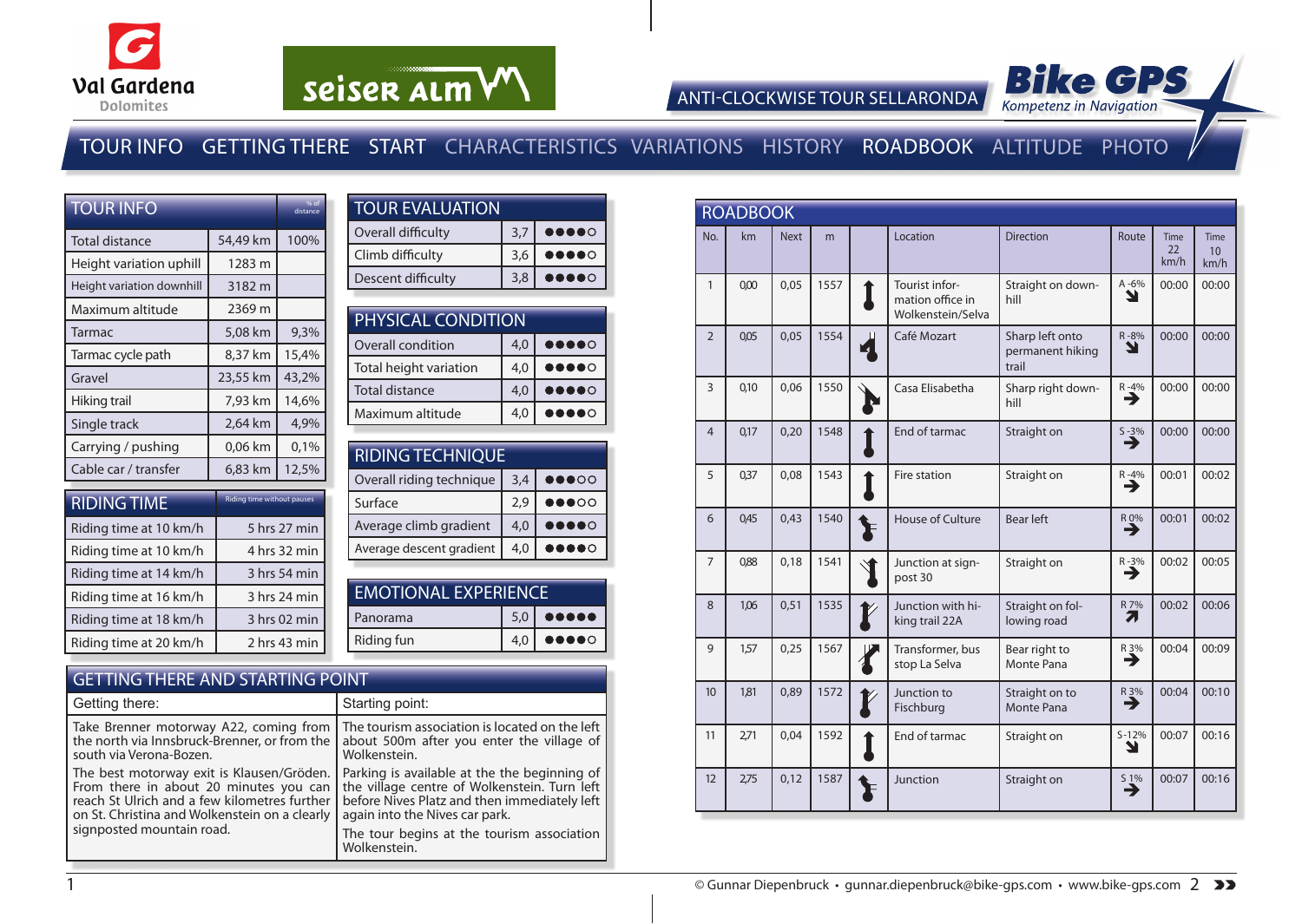





|     | <b>ROADBOOK</b> |             |      |                                                       |                                                     |                      |                           |                                         |
|-----|-----------------|-------------|------|-------------------------------------------------------|-----------------------------------------------------|----------------------|---------------------------|-----------------------------------------|
| No. | km              | <b>Next</b> | m    | Location                                              | <b>Direction</b>                                    | Route                | <b>Time</b><br>22<br>km/h | <b>Time</b><br>10 <sup>10</sup><br>km/h |
| 13  | 2,87            | 0,09        | 1590 | Ciaslat (towards<br>Sellajoch/Passo<br>Sella)         | Straight on                                         | $S - 9%$<br>צ        | 00:07                     | 00:17                                   |
| 14  | 2,96            | 0,50        | 1581 | End of gravel path                                    | Straight on                                         | $P - 5%$<br>↘        | 00:08                     | 00:17                                   |
| 15  | 3,46            | 0,08        | 1562 | Beginning of tar-<br>mac                              | Straight on                                         | R-9%<br>N            | 00:09                     | 00:20                                   |
| 16  | 3,54            | 0,58        | 1555 | App. Prensanueva                                      | <b>Bear left to Monte</b><br>Pana                   | R 12%<br>7.          | 00:09                     | 00:21                                   |
| 17  | 4,12            | 0.09        | 1625 | Junction to S.<br>Cristina, Selva/<br>Wolkenstein     | Bear left following<br>road                         | $R - 2\%$            | 00:11                     | 00:24                                   |
| 18  | 4,21            | 1,58        | 1624 | Crossing with<br>bottom of Monte<br>Pana lift         | Take lift up                                        | X 20%<br>Т           | 00:11                     | 00:25                                   |
| 19  | 5,79            | 0,81        | 2040 | Top of Monte Pana<br>lift                             | Bear left to Comici,<br>Sellajoch/Passo<br>Sella    | $S-10%$<br>N         | 00:15                     | 00:34                                   |
| 20  | 6,60            | 0,30        | 1968 | Junction                                              | Bear right to<br>Comici, Sellajoch/<br>Passo Sella  | $S - 1%$<br>♦        | 00:18                     | 00:39                                   |
| 21  | 6,90            | 0,06        | 1963 | Junction to<br>Wolkenstein/Selva                      | Straight on to<br>Comici, Sellajoch/<br>Passo Sella | W <sub>3%</sub><br>→ | 00:18                     | 00:41                                   |
| 22  | 6,96            | 0,34        | 1965 | Junction 22c (gate)                                   | Straight on                                         | W13%<br>7.           | 00:18                     | 00:41                                   |
| 23  | 7,30            | 0,52        | 2008 | Junction with<br>hiking trail (snow<br>qun connector) | Bear left                                           | W13%<br>7.           | 00:19                     | 00:43                                   |

|                 | <b>ROADBOOK</b> |             |      |                                                                |                                                   |                |                           |                                         |
|-----------------|-----------------|-------------|------|----------------------------------------------------------------|---------------------------------------------------|----------------|---------------------------|-----------------------------------------|
| No.             | km              | <b>Next</b> | m    | Location                                                       | <b>Direction</b>                                  | Route          | <b>Time</b><br>22<br>km/h | <b>Time</b><br>10 <sup>10</sup><br>km/h |
| 24              | 7,82            | 0,47        | 2077 | Intersection with<br>gravel road                               | Right uphill                                      | S 13%<br>71    | 00:21                     | 00:46                                   |
| 25              | 8,29            | 0,11        | 2137 | Junction to<br>Ciampinoi                                       | Bear left to<br>Sellajoch/Passo<br>Sella          | S 13%<br>71    | 00:22                     | 00:49                                   |
| 26              | 8,40            | 0,02        | 2153 | Comici Hut                                                     | <b>Strait on to Passo</b><br>Sella, City of Stone | $S - 5\%$<br>N | 00:22                     | 00:50                                   |
| 27              | 8,42            | 0,74        | 2152 | Junction                                                       | Straight on                                       | $S - 0\%$<br>→ | 00:22                     | 00:50                                   |
| 28              | 9,16            | 0,53        | 2148 | Junction                                                       | Bear right to City<br>of Stone                    | P 16%          | 00:24                     | 00:54                                   |
| 29              | 969             | 0,06        | 2226 | Beginning of<br>pushing section                                | Straight on                                       | P 14%<br>71    | 00:26                     | 00:58                                   |
| 30 <sup>2</sup> | 9,76            | 1,27        | 2235 | End of pushing<br>section                                      | Straight on                                       | W-5%<br>Y      | 00:26                     | 00:58                                   |
| 31              | 11,02           | 0,06        | 2183 | Bottom of<br>Langkofelscharte<br>lift, end of City of<br>Stone | Straight on                                       | $S - 4%$<br>→  | 00:30                     | 01:06                                   |
| 32              | 11.08           | 0.11        | 2181 | Car park of<br>Langkofelscharte<br>lift                        | Sharp right uphill                                | W 9%<br>71     | 00:30                     | 01:06                                   |
| 33              | 11,19           | 0,16        | 2190 | Junction near<br>chapel                                        | Straight on                                       | W13%<br>71     | 00:30                     | 01:07                                   |
| 34              | 11,35           | 0,10        | 2212 | Crossroads (to<br>Salei Hut)                                   | Straight on<br><b>Valentini Hut</b>               | R-9%<br>Y      | 00:30                     | 01:08                                   |
| 35              | 11,46           | 0,35        | 2203 | <b>Valentini Hut</b>                                           | Left downhill                                     | $S - 12%$<br>ע | 00:31                     | 01:08                                   |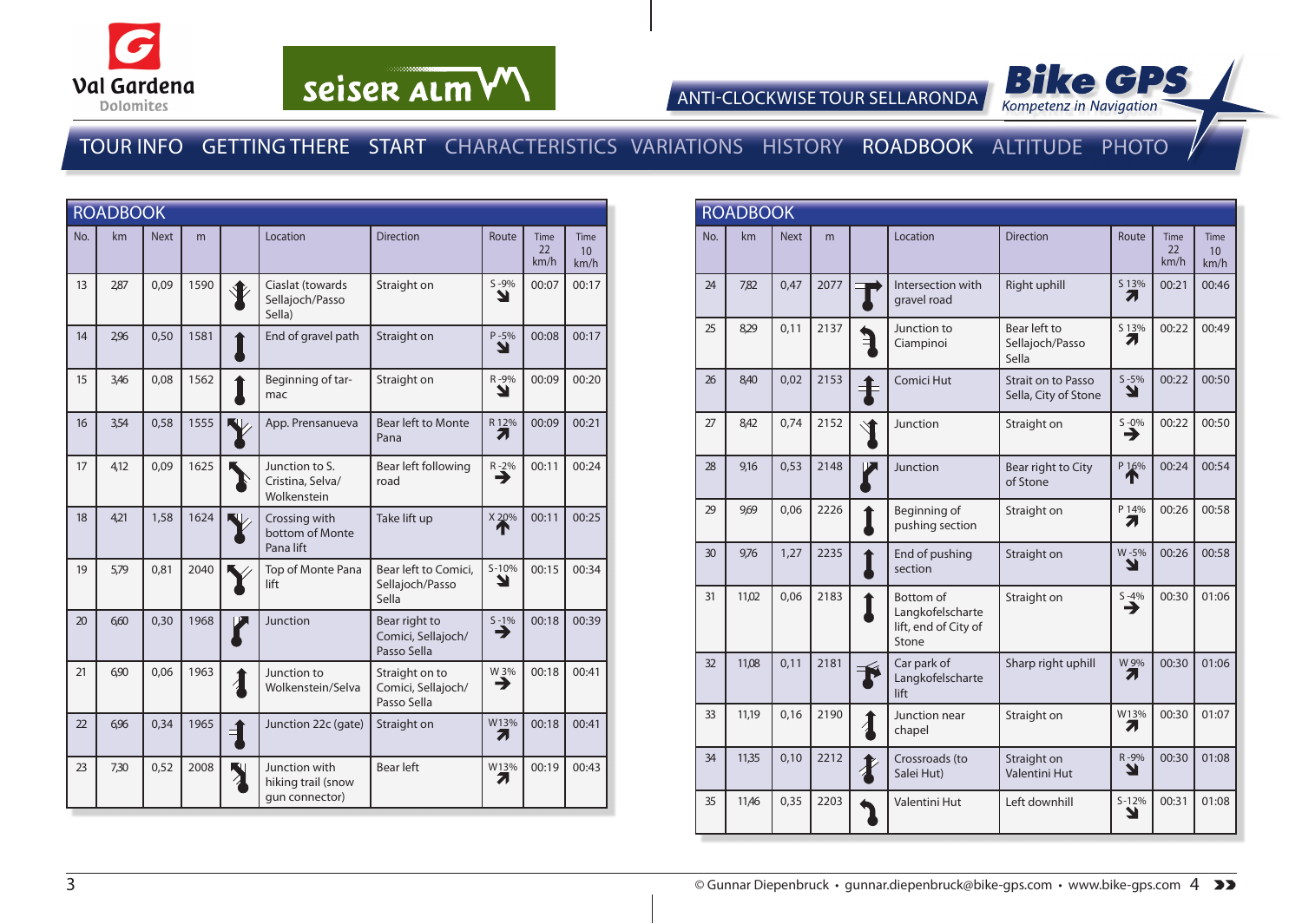





|     | <b>ROADBOOK</b> |             |      |                  |                                  |                              |                               |                           |                                        |
|-----|-----------------|-------------|------|------------------|----------------------------------|------------------------------|-------------------------------|---------------------------|----------------------------------------|
| No. | km              | <b>Next</b> | m    |                  | Location                         | <b>Direction</b>             | Route                         | <b>Time</b><br>22<br>km/h | <b>Time</b><br>10 <sup>1</sup><br>km/h |
| 36  | 11,81           | 1,46        | 2154 |                  | End of gravel road               | Straight on                  | W<br>$-11%$<br>N              | 00:32                     | 01:10                                  |
| 37  | 13,27           | 0,75        | 2009 |                  | <b>Val 2000</b>                  | Right to Lupo<br>Bianco      | $S-16%$<br>N                  | 00:36                     | 01:19                                  |
| 38  | 14,02           | 0,94        | 1893 |                  | Wayside cross                    | Sharp left downhill          | $S-16%$<br>N                  | 00:38                     | 01:24                                  |
| 39  | 14,96           | 0,15        | 1738 | $\ddagger$       | Bridge over stream               | Straight on to<br>Canazei    | $S-12%$<br>N                  | 00:40                     | 01:29                                  |
| 40  | 15,11           | 0,05        | 1724 |                  | Junction                         | Straight on                  | $\overset{50\%}{\rightarrow}$ | 00:41                     | 01:30                                  |
| 41  | 15,15           | 0,12        | 1724 |                  | Plan de Frataces<br>1725         | Bear right                   | $A - 4%$<br>N                 | 00:41                     | 01:30                                  |
| 42  | 15,28           | 0,14        | 1720 | ⋚                | Lupo Bianco (lake)               | Bear left Canazei<br>655     | $P - 7%$<br>Y                 | 00:41                     | 01:31                                  |
| 43  | 15,42           | 0,20        | 1713 |                  | Junction                         | Straight on                  | $P - 25%$                     | 00:42                     | 01:32                                  |
| 44  | 15,62           | 0,18        | 1662 | $\sum_{i=1}^{n}$ | Bend 8                           | Stay on trail                | $S - 4%$<br>Y                 | 00:42                     | 01:33                                  |
| 45  | 15,80           | 1,33        | 1654 | L.               | Intersection with<br>gravel road | Sharp right down-<br>hill    | $S-12%$<br>Y                  | 00:43                     | 01:34                                  |
| 46  | 17,13           | 0,24        | 1494 |                  | <b>Bridge</b>                    | Bear left over<br>bridge     | R<br>$-19%$<br>Y              | 00:46                     | 01:42                                  |
| 47  | 17,36           | 0,21        | 1452 |                  | Church of Canazei                | Cross into one-way<br>street | R-5%<br>Y                     | 00:47                     | 01:44                                  |
| 48  | 17,57           | 0,13        | 1440 |                  | Intersection with<br>main road   | Left to Pecol cable<br>car   | $A - 1%$<br>⊣                 | 00:47                     | 01:45                                  |

|     | <b>ROADBOOK</b> |             |      |   |                                           |                                   |                  |                    |                                 |  |
|-----|-----------------|-------------|------|---|-------------------------------------------|-----------------------------------|------------------|--------------------|---------------------------------|--|
| No. | km              | <b>Next</b> | m    |   | Location                                  | <b>Direction</b>                  | Route            | Time<br>22<br>km/h | Time<br>10 <sup>1</sup><br>km/h |  |
| 49  | 17,70           | 1,32        | 1439 |   | <b>Bottom</b> of<br><b>Belvedere lift</b> | Take cable car                    | X 13%<br>7.      | 00:48              | 01:46                           |  |
| 50  | 19,03           | 1,27        | 1926 |   | Middle station                            | Change lifts                      | X 21%<br>Т       | 00:51              | 01:54                           |  |
| 51  | 20,29           | 0,33        | 2365 |   | Top of Pecol cable<br>car                 | Straight on                       | $S-11%$<br>۷     | 00:55              | 02:01                           |  |
| 52  | 20,63           | 1,97        | 2328 | N | Near start of<br>downhill section         | Bear left downhill                | $S-11%$<br>Y     | 00:56              | 02:03                           |  |
| 53  | 22,59           | 0.08        | 2107 |   | Hotel Gonzaga,<br>bend 19                 | Sharp right Passo<br>Pordoi       | P 18%            | 01:01              | 02:15                           |  |
| 54  | 22,67           | 0,02        | 2119 |   | <b>Benches</b>                            | Bear right                        | S13%<br>Л        | 01:01              | 02:16                           |  |
| 55  | 22,69           | 0,94        | 2121 |   | Reservoir                                 | Sharp left uphill<br>Passo Pordoi | W10%<br>71       | 01:01              | 02:16                           |  |
| 56  | 23,63           | 0,15        | 2221 |   | Sass Pordoi cable<br>car                  | Bear right uphill                 | A 11%<br>71      | 01:04              | 02:21                           |  |
| 57  | 23,78           | 0.40        | 2238 |   | Passo Pordoi                              | Straight on down-<br>hill         | $A - 8%$<br>Y    | 01:04              | 02:22                           |  |
| 58  | 24,18           | 0.04        | 2203 |   | Signpost<br>"Benvenuti a<br>Belluno"      | Sharp left<br>Proprietà privata   | $S - 14%$<br>Y   | 01:05              | 02:25                           |  |
| 59  | 24,22           | 0.67        | 2197 |   | Barn                                      | Right to Arabba<br>680            | W-9%<br>Y        | 01:06              | 02:25                           |  |
| 60  | 24,90           | 0,52        | 2136 |   | <b>Back of Ristoro</b><br>Lezuo           | Left to Arabba                    | W<br>$-19%$<br>N | 01:07              | 02:29                           |  |
| 61  | 25,41           | 0,27        | 2036 |   | Intersection with<br>gravel road          | Straight on                       | W<br>$-11%$<br>Y | 01:09              | 02:32                           |  |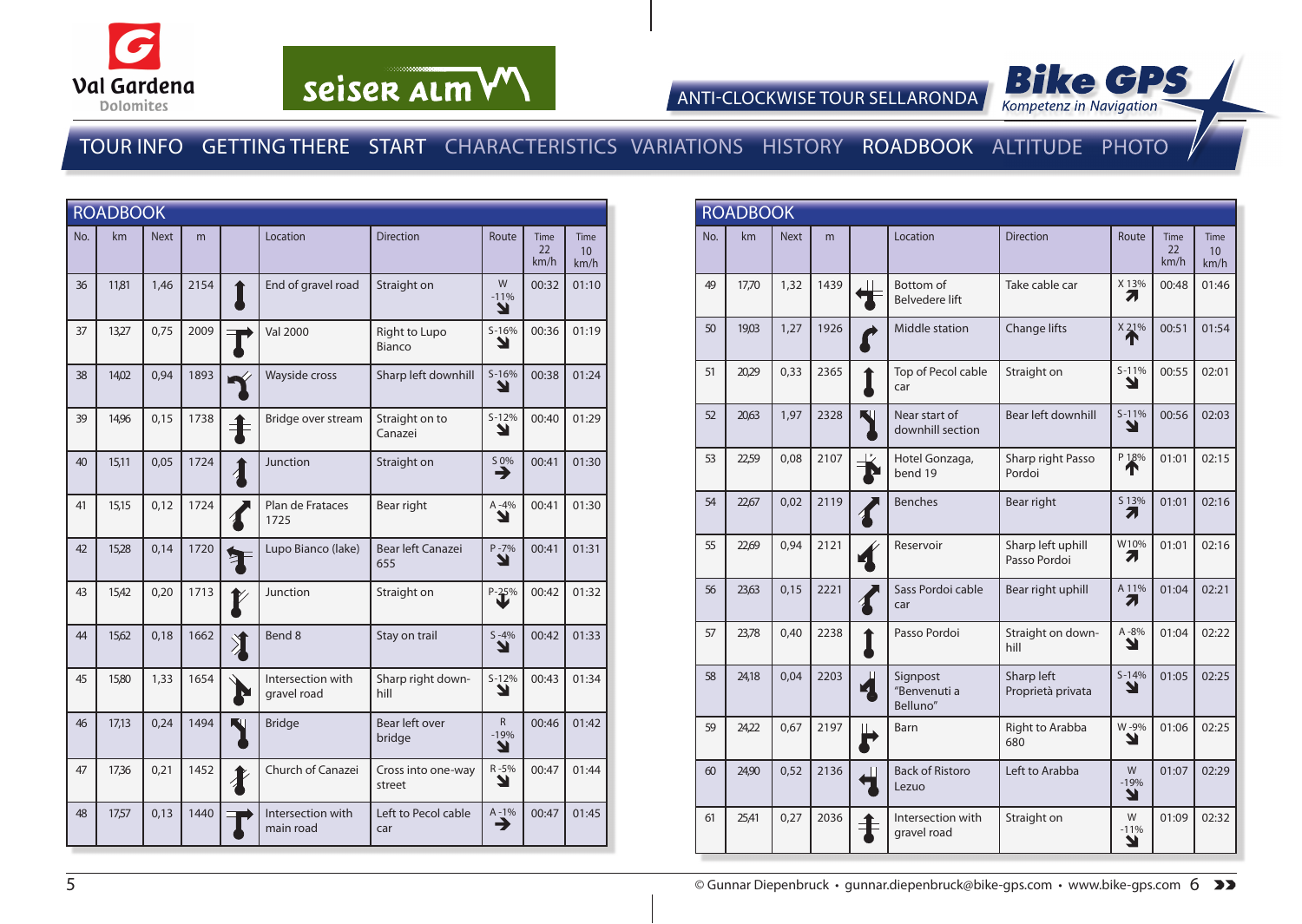





|     | <b>ROADBOOK</b> |             |      |                                                                       |                                          |                  |                           |                                 |
|-----|-----------------|-------------|------|-----------------------------------------------------------------------|------------------------------------------|------------------|---------------------------|---------------------------------|
| No. | km              | <b>Next</b> | m    | Location                                                              | <b>Direction</b>                         | Route            | <b>Time</b><br>22<br>km/h | Time<br>10 <sup>1</sup><br>km/h |
| 62  | 25,68           | 0,38        | 2006 | Inconspicuous<br>path junction near<br>2 huts                         | Left to Arabba                           | P-16%<br>Y       | 01:10                     | 02:34                           |
| 63  | 26,06           | 0,65        | 1948 | Start of wider path                                                   | Straight on                              | W<br>$-13%$<br>Y | 01:11                     | 02:36                           |
| 64  | 26,71           | 0,24        | 1863 | Intersection with<br>bend                                             | Straight on down-<br>hill                | A-7%<br>וב       | 01:12                     | 02:40                           |
| 65  | 26,95           | 2,46        | 1844 | Imbiss Peter snack<br>bar                                             | Sharp right onto<br>ski piste            | $S-10%$<br>N     | 01:13                     | 02:41                           |
| 66  | 29,41           | 0,03        | 1607 | Intersection with<br>gravel road near<br>bottom Porto<br>Vescovo lift | Left downhill                            | $S-15%$<br>ע     | 01:20                     | 02:56                           |
| 67  | 29,44           | 0,05        | 1602 | Junction with gra-<br>vel road                                        | Straight on down-<br>hill                | $S - 6%$<br>N    | 01:20                     | 02:56                           |
| 68  | 29,49           | 0,13        | 1599 | Bridge over stream                                                    | Cross bridge                             | $S - 1%$<br>→    | 01:20                     | 02:56                           |
| 69  | 29,62           | 0,10        | 1598 | Casa Cantoniva                                                        | Bear right downhill                      | A-6%<br>N        | 01:20                     | 02:57                           |
| 70  | 29,71           | 0,06        | 1593 | Church of Arabba                                                      | Bear left into Zona<br>traffico limitato | $R - 1%$<br>→    | 01:21                     | 02:58                           |
| 71  | 29,77           | 0,07        | 1592 | <b>Ristorante Posta</b>                                               | Bear right                               | A-9%<br>Y        | 01:21                     | 02:58                           |
| 72  | 29,84           | 2,18        | 1586 | Arabba rounda-<br>bout                                                | Straight on to<br>Belluno                | A-5%<br>Y        | 01:21                     | 02:59                           |
| 73  | 32,02           | 0,98        | 1491 | <b>Bar Bianco in</b><br>Renac                                         | Bear left to Cherz                       | R 13%<br>7       | 01:27                     | 03:12                           |

|     | <b>ROADBOOK</b> |             |      |                     |                                    |                                            |                             |                           |                                 |
|-----|-----------------|-------------|------|---------------------|------------------------------------|--------------------------------------------|-----------------------------|---------------------------|---------------------------------|
| No. | km              | <b>Next</b> | m    |                     | Location                           | <b>Direction</b>                           | Route                       | <b>Time</b><br>22<br>km/h | Time<br>10 <sup>°</sup><br>km/h |
| 74  | 33,00           | 0,84        | 1613 | $\boldsymbol{\eta}$ | <b>Junction to Masozi</b>          | Straight on uphill                         | R 7%<br>71                  | 01:29                     | 03:17                           |
| 75  | 33,83           | 1,59        | 1673 |                     | End of Cherz vil-<br>lage          | Straight on uphill                         | S 7%<br>7                   | 01:32                     | 03:23                           |
| 76  | 35,42           | 2,24        | 1767 |                     | <b>Cherz Hut</b>                   | Straight on to<br>Incisa Hut               | S 7%<br>71                  | 01:36                     | 03:32                           |
| 77  | 37,66           | 0,19        | 1928 |                     | Incisa Hut (Water<br>source)       | Straight on                                | $\overrightarrow{3\%}$      | 01:42                     | 03:45                           |
| 78  | 37,86           | 1,12        | 1938 |                     | La Marmota                         | Straight on to<br>Capanna Nera,<br>Corvara | $S - 8%$<br>Y               | 01:43                     | 03:47                           |
| 79  | 38,98           | 0,86        | 1849 |                     | Crossing with hi-<br>king trail 25 | Straight on<br>Corvara 24                  | $S - 9%$<br>N               | 01:46                     | 03:53                           |
| 80  | 39,84           | 0,23        | 1776 |                     | Near Capanna<br><b>Nera</b>        | Bear left to Corvara<br>24                 | $S-10%$<br>N                | 01:48                     | 03:59                           |
| 81  | 40,07           | 0,11        | 1753 |                     | Golf course                        | Right to Corvara 24                        | $S - 9%$<br>N               | 01:49                     | 04:00                           |
| 82  | 40,18           | 0.47        | 1743 |                     | Electricity mast by<br>golf course | Right to Corvara 24                        | $P - 1%$<br>→               | 01:49                     | 04:01                           |
| 83  | 40,65           | 0.47        | 1733 |                     | Intersection with<br>bend          | Bear left downhill<br>Corvara              | $S - 14%$<br>N              | 01:50                     | 04:03                           |
| 84  | 41,12           | 0.11        | 1671 |                     | <b>Hotel Arlara</b>                | Right                                      | $R - 5%$<br>N               | 01:52                     | 04:06                           |
| 85  | 41,22           | 0.45        | 1666 |                     | Sporthotel<br>Panorama             | Sharp left downhill                        | R.<br>$-14%$<br>N           | 01:52                     | 04:07                           |
| 86  | 41,67           | 0,32        | 1607 |                     | Junction with Str.<br>Col          | Left downhill                              | $\mathsf{R}$<br>$-14%$<br>Y | 01:53                     | 04:10                           |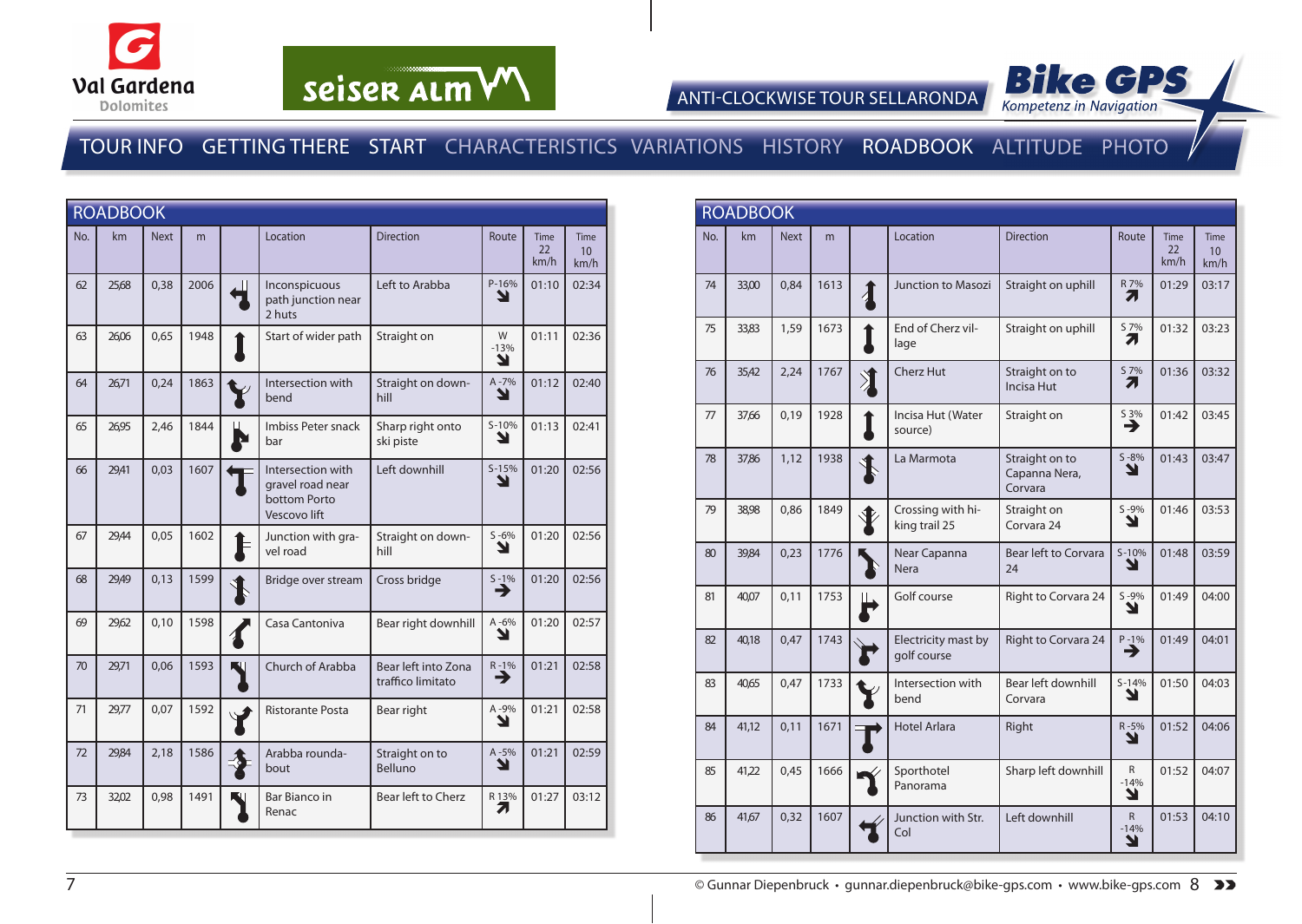



ANTI-CLOCKWISE TOUR SELLARONDA



|     | <b>ROADBOOK</b> |             |      |                              |                                           |                                                |                       |                           |                                        |
|-----|-----------------|-------------|------|------------------------------|-------------------------------------------|------------------------------------------------|-----------------------|---------------------------|----------------------------------------|
| No. | km              | <b>Next</b> | m    |                              | Location                                  | <b>Direction</b>                               | Route                 | <b>Time</b><br>22<br>km/h | <b>Time</b><br>10 <sup>°</sup><br>km/h |
| 87  | 41,99           | 0,16        | 1564 |                              | Pension La<br>Fontana                     | Right downhill                                 | $A - 6%$<br>N         | 01:54                     | 04:11                                  |
| 88  | 42,15           | 0,28        | 1555 |                              | Corvara mountain<br>quide office          | Left into Str. Rü<br>Tort                      | R-6%<br>N             | 01:54                     | 04:12                                  |
| 89  | 42,42           | 0,22        | 1541 | Ш                            | Hotel Arkadia, near<br>bottom of Boè lift | Left to Colfosco                               | S 5%<br>7             | 01:55                     | 04:14                                  |
| 90  | 42,64           | 0,81        | 1553 |                              | Junction under<br>drag lift               | <b>Straight on Borest</b><br>trail             | $\sum_{n=1}^{\infty}$ | 01:56                     | 04:15                                  |
| 91  | 43,46           | 0,52        | 1561 |                              | Camp site                                 | Bear left to<br>Mittagstal/Val<br>Mezdì        | S 7%<br>7             | 01:58                     | 04:20                                  |
| 92  | 43.98           | 0,67        | 1593 |                              | Bridge over stream                        | Bear left to<br>Grödner Joch/<br>Passo Gardena | S 9%<br>Ζ.            | 01:59                     | 04:23                                  |
| 93  | 44,65           | 0,44        | 1651 | Ш<br>$\mathbf{\overline{v}}$ | Junction (Water<br>source)                | Right Plans Frara<br>Colfosco                  | W 1%<br>→             | 02:01                     | 04:27                                  |
| 94  | 45,09           | 2,67        | 1662 | Ш                            | <b>Bottom of Colfosco</b><br>cable car    | Take cable car                                 | $X$ 15%               | 02:02                     | 04:30                                  |
| 95  | 47,76           | 0,16        | 2219 |                              | Top station                               | Straight on                                    | $S - 7%$<br>Y         | 02:10                     | 04:46                                  |
| 96  | 47,92           | 0,47        | 2208 | È                            | Clark Hut                                 | Straight on down-<br>hill                      | $S-13%$<br>Υ          | 02:10                     | 04:47                                  |
| 97  | 48,39           | 0,08        | 2155 |                              | Junction                                  | Straight on                                    | S 9%<br>71            | 02:11                     | 04:50                                  |
| 98  | 48,47           | 0,22        | 2162 |                              | Intersection with<br>gravel road          | Bear left downhill                             | $S-13%$<br>Y          | 02:12                     | 04:50                                  |

|     | <b>ROADBOOK</b> |             |      |                  |                                         |                                                 |                   |                    |                                        |
|-----|-----------------|-------------|------|------------------|-----------------------------------------|-------------------------------------------------|-------------------|--------------------|----------------------------------------|
| No. | km              | <b>Next</b> | m    |                  | Location                                | <b>Direction</b>                                | Route             | Time<br>22<br>km/h | <b>Time</b><br>10 <sup>1</sup><br>km/h |
| 99  | 48,69           | 0,14        | 2131 |                  | <b>Hotel Cir</b>                        | Left downhill                                   | R.<br>$-10%$<br>N | 02:12              | 04:52                                  |
| 100 | 48,83           | 0,19        | 2121 |                  | Grödner Joch/<br>Passo Gardena          | Sharp right down-<br>hill                       | $A - 3%$<br>→     | 02:13              | 04:52                                  |
| 101 | 49,02           | 0,17        | 2115 |                  | Car park                                | Straight on down-<br>hill                       | $A - 5%$<br>Y     | 02:13              | 04:54                                  |
| 102 | 49,19           | 0,70        | 2103 |                  | Junction to<br>Wolkenstein/Selva<br>654 | Straight on down-<br>hill                       | $A - 6%$<br>N     | 02:14              | 04:55                                  |
| 103 | 49,88           | 0,35        | 2059 |                  | Crossing with hi-<br>king trail in bend | Bear left downhill<br>Wolkenstein/Selva         | $P-16%$<br>Y      | 02:16              | 04:59                                  |
| 104 | 50,23           | 0.52        | 2005 |                  | Intersection                            | Straight on down-<br>hill                       | W<br>$-10%$<br>N  | 02:17              | 05:01                                  |
| 105 | 50,75           | 0,55        | 1962 |                  | Junction with hi-<br>king trail 653     | Bear right to Selva<br>654                      | $S-11%$<br>צ      | 02:18              | 05:04                                  |
| 106 | 51,30           | 0,07        | 1905 |                  | Junction                                | Straight on to<br>Selva 654                     | $S - 4%$<br>→     | 02:19              | 05:07                                  |
| 107 | 51,37           | 0,19        | 1903 |                  | Junction                                | Straight on steeply<br>downhill to Selva<br>654 | $S - 25%$         | 02:20              | 05:08                                  |
| 108 | 51,56           | 0,86        | 1851 | E                | <b>Junction Trail</b>                   | Straight on down-<br>hill                       | $S-18%$<br>Y      | 02:20              | 05:09                                  |
| 109 | 52,41           | 0,05        | 1683 |                  | Intersection with<br>tarmac road        | Straight on down-<br>hill                       | R.<br>$-14%$<br>Y | 02:22              | 05:14                                  |
| 110 | 52,47           | 0,19        | 1675 | $\sum_{i=1}^{n}$ | Bend in main road                       | Straight on down-<br>hill to Selva 654          | $S - 20%$         | 02:23              | 05:14                                  |